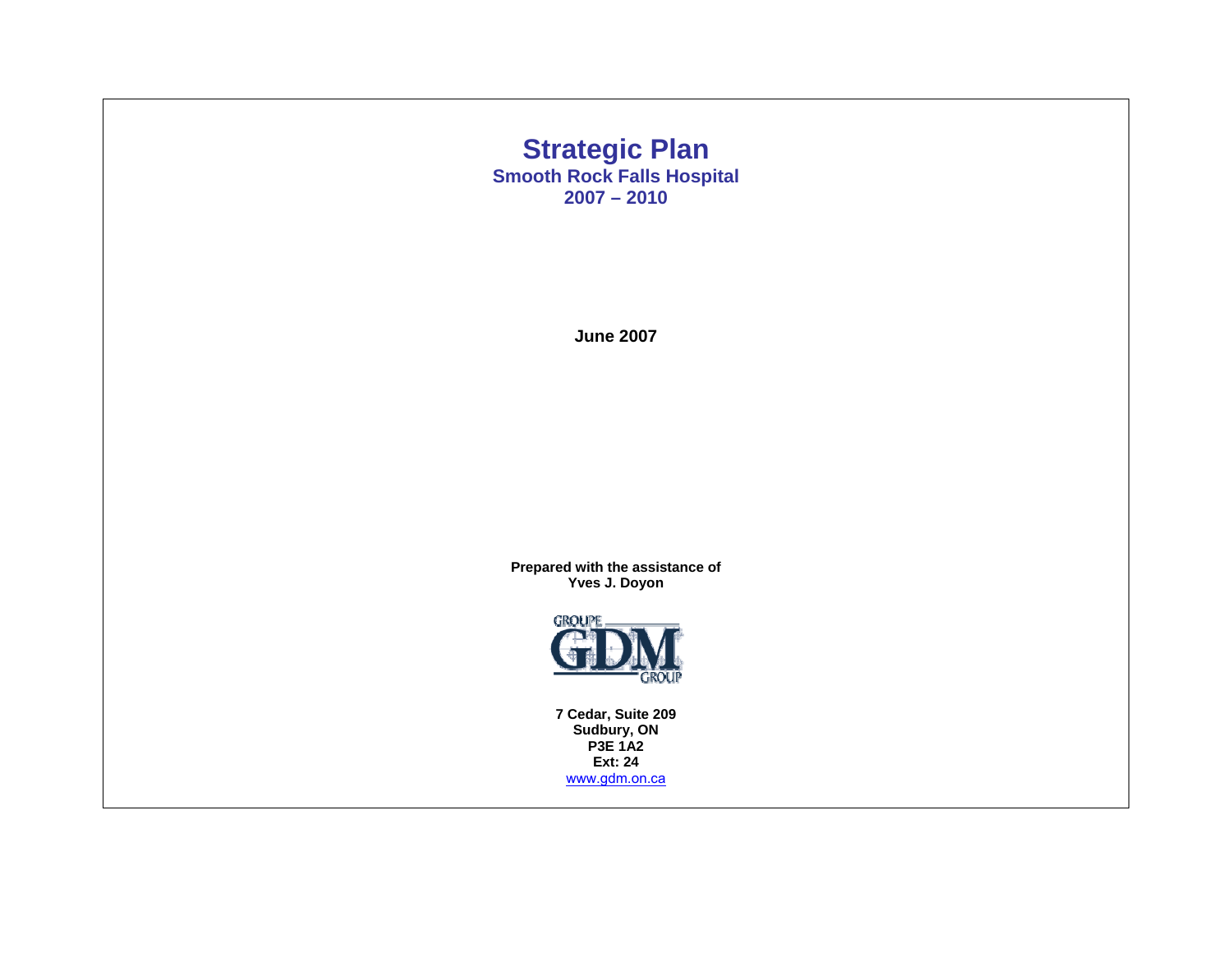



# **Table of contents**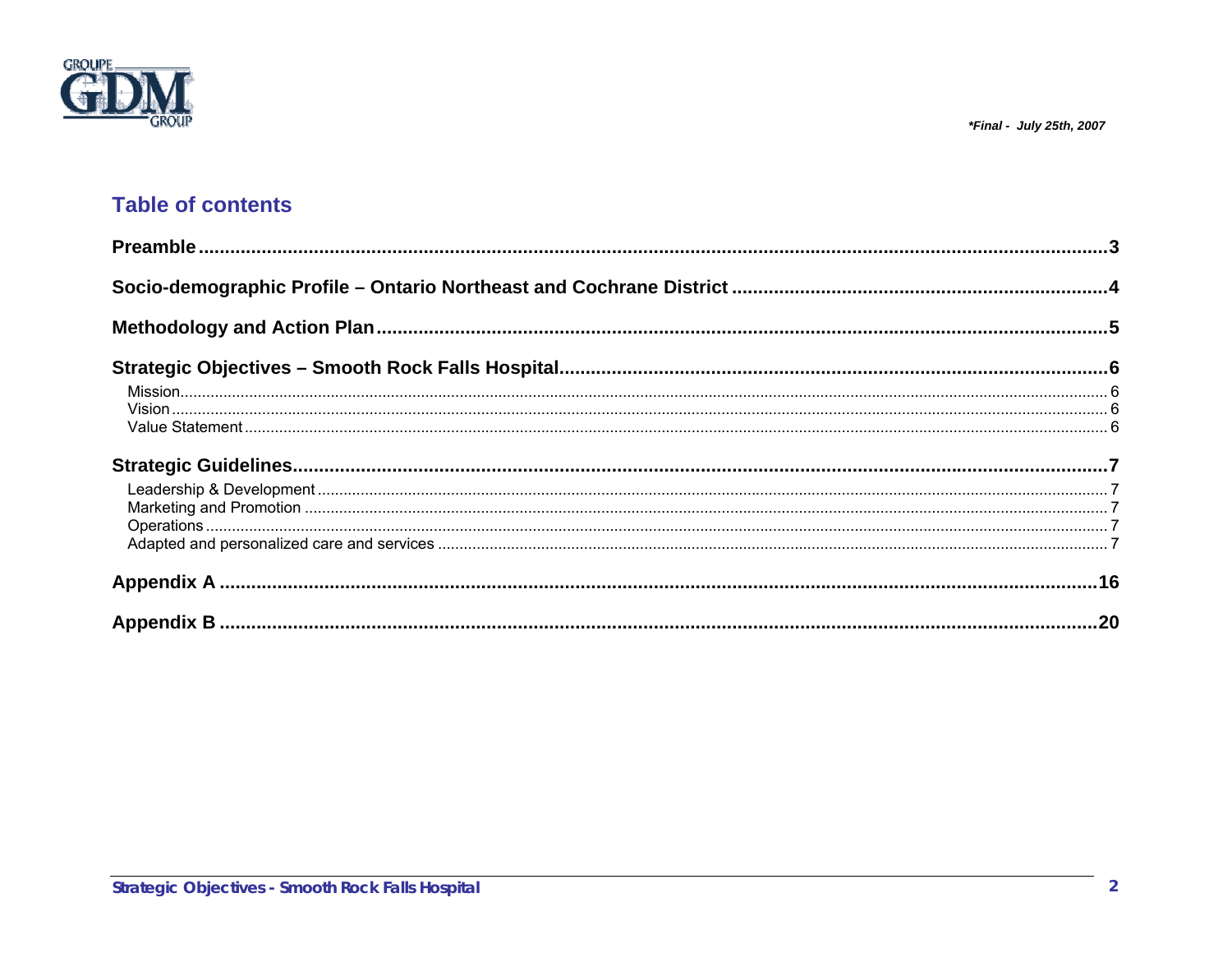

## **Preamble**

In 2003, the election of a new provincial government heralded a wave of change which would forever transform the provincial health system. In the four years that followed, the provincial government built the foundations necessary to reform the health system. This period saw the inception of the Family Health Team, the announcement that community health centres were to be created, the elimination of the regional offices of the Ministry of Health and District Health Council, and the amalgamation of Community Care Access Centres (CCAC). The most important change was of course the creation of a new cornerstone of the health system, the Local Health Integration Networks (LHIN).

As of April 1st, 2007, the fiscal responsibility of all health services agencies from the region has been transferred to the LHIN. The contacts between the LHIN and the agencies have increased rapidly. Each LHIN must now rapidly develop its infrastructure, in order to properly manage the region it serves.

Soon after its conception, the LHIN has prepared its strategic plan for the next three years. This strategic plan will have a tremendous influence on the development of our priorities as an institution within this latest provincial framework. It should also be noted that the new provincial government took into consideration francophone health care, and made it a priority. A provincial French Language Health Services board was established and moreover, each LHIN must include the Francophone population in its planning.

While the provincial government worked on these reforms, four Franco-Ontarian health networks also worked to develop the project *Setting the Stage*. The project is two-fold, with a provincial and a regional report to support the organization of primary health care in French, in order to improve access to these services for francophone communities in a minority setting.

As outlined in the regional report *Setting the Stage*, published by the Francophone Health Network of Northern Ontario, accessing quality health care in French in a minority setting is an on-going challenge, however, when one is ill, the ability to communicate and to be treated in one's own language is synonymous with quality of care.

The provincial report also outlines the significance of the correlation between linguistic or cultural barriers and access to quality health care. The literature and best practices records prove that when health professionals and organizations do not possess adequate cultural and language skills necessary to serve a given population, access to the services is poor, the quality of care tends to diminish and ultimately the state of health of the population suffers.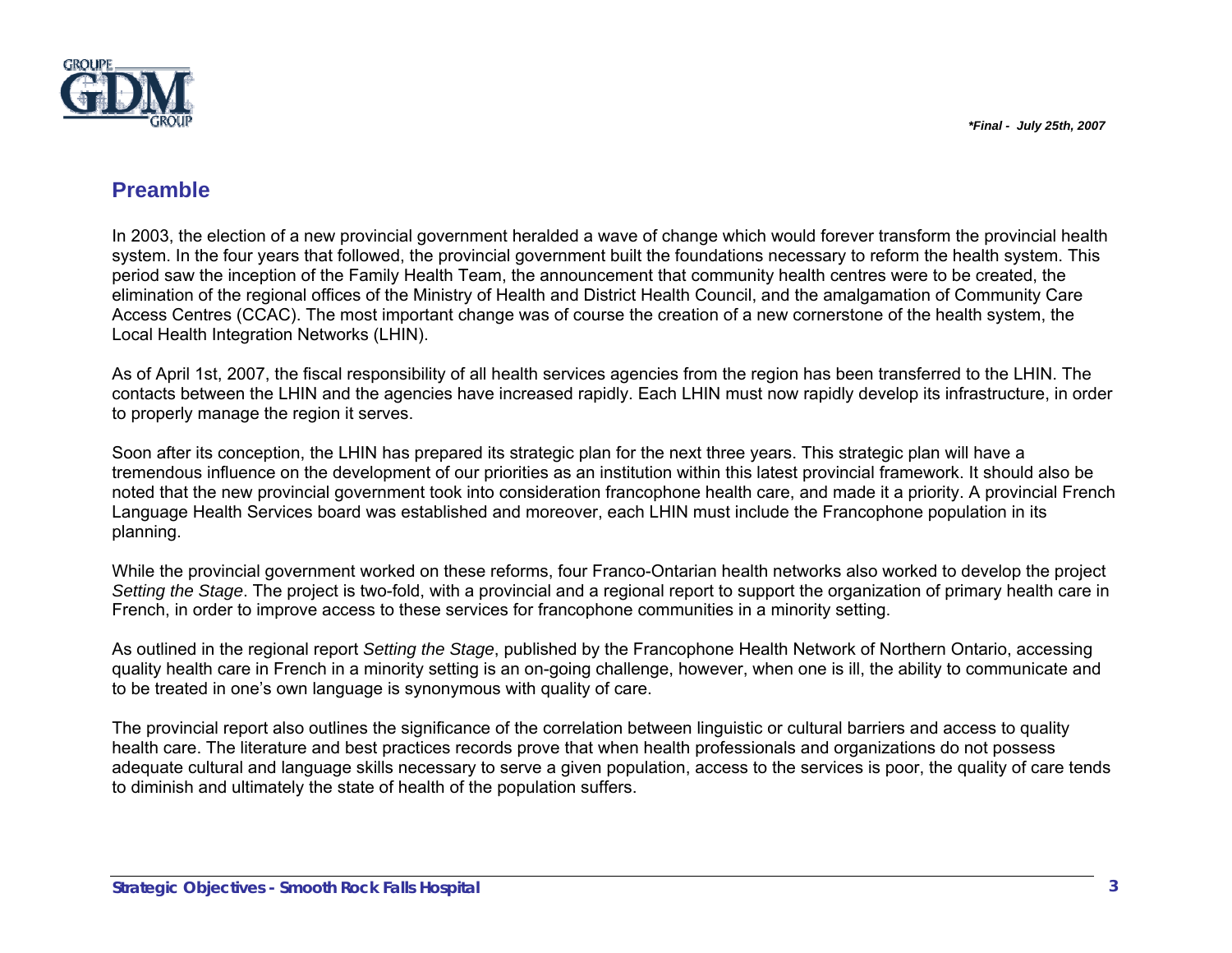

# **Socio-demographic Profile – Ontario Northeast and Cochrane District**

The North is defined by its large surface area, the exceptional distance between cities or towns, the significant proportion of Francophones in relation to the total population, and by the great disparity in the health services accessible to Francophones, as compared to those available to the general population. In this region we have huge challenges due to distance and weather issues as well.

Language and culture play an essential role in the provision of health care services. Because approximately one-quarter of the population in north-eastern Ontario is Francophone, the Northeast LHIN has identified French language services as a priority.

Francophones in our immediate region are a significant presence. The Cochrane District is 49.1% Francophone; in fact there are more Francophones than Anglophones.

Total population of the Cochrane District: 84 295 Francophone population in the Cochrane District: 41 380 Therefore the Francophone population represents 49.1% of the total population 34 425 Francophones or about 82.35% of the Francophone population live in the North Cochrane region:

- According to the 2001 census, 138 585 Francophones live in the Northeast LIHN region. They account for 25.1% of the total population.
- The greatest proportion of Francophones in the Northeast may be found in the Cochrane and Temiskaming Districts, as well as significant Francophone populations living in the city of Greater Sudbury, in certain areas of the District of Sudbury, Nipissing West and North Bay.
- The Francophone population in the Northeast is slightly older and less educated than the overall population of Ontario.
- With respect to their state of health, Francophones in Ontario and in the Northeast are disadvantaged when compared to the entire population.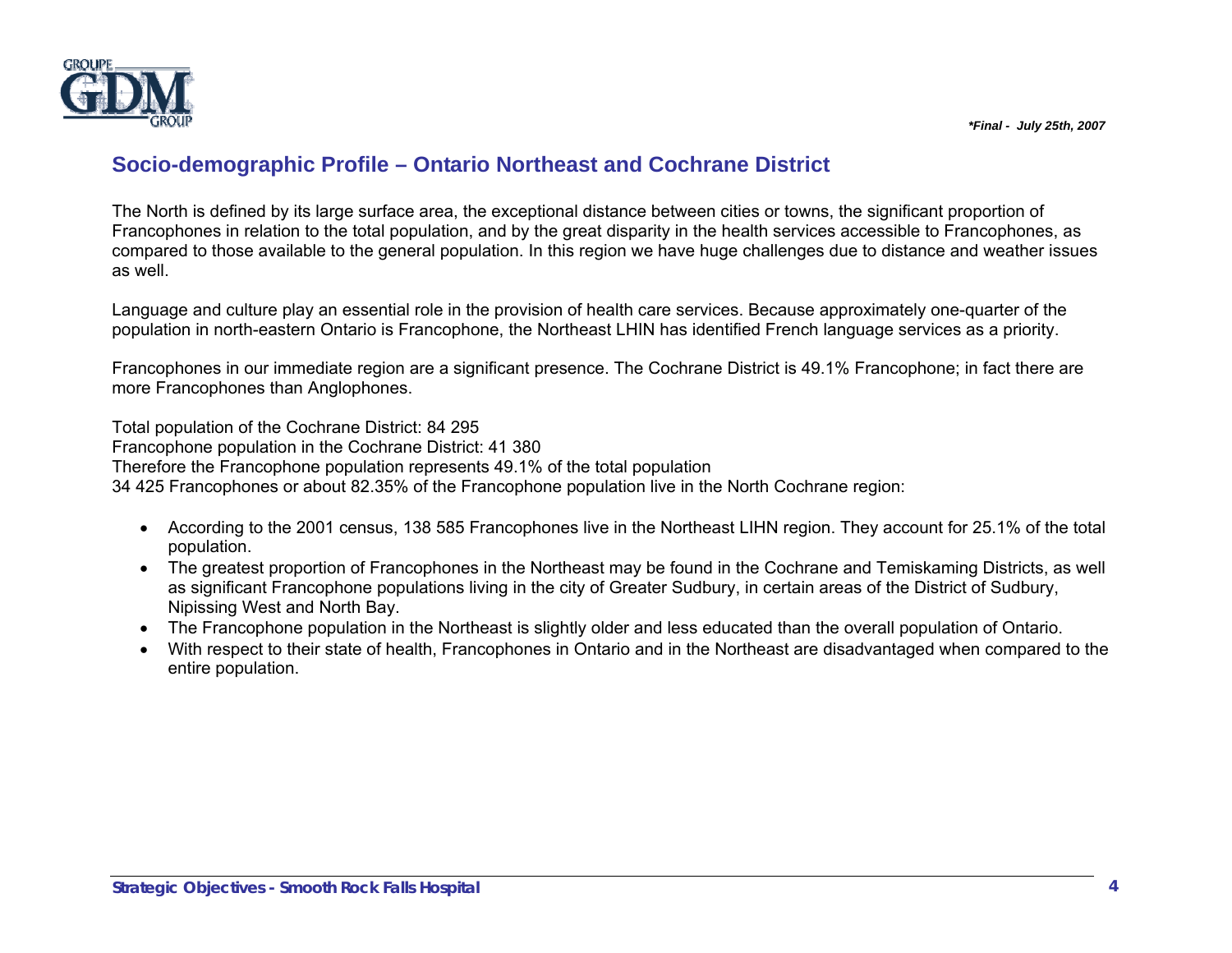

*\*Final - July 25th, 2007* Generally, more people from this region report a way of life that is likely posing risks to both their current and future state of health.

Examples:

- Higher consumption of tobacco and alcohol.
- Lower consumption of fruits and vegetables.
- Less latitude for choice at work.
- Weak sense of belonging
- Less inclined to perceive their state of health as 'very good' or 'excellent'.
- Women are less inclined to undergo breast screening for cancer prevention.

Very few Northern communities have a complete range of primary health services. It is also important to note that the environment in our community is being transformed and the closure of Tembec's pulp and paper mill has been a blow to our economic base and to the population. This reality affects the hospital both directly and indirectly.

## **Methodology and Action Plan**

In the fall, the hospital team decided to undertake a full strategic planning process for the next three years with the aim of adapting to the recent economic changes and events. The hospital is looking to orient itself, that it may be in accord with the priorities outlined by the LHIN. At the same time, the hospital wants to acquire the necessary tools to develop and maintain its services, taking into account the geographic, demographic and political realities of both the immediate region and the whole of Northeastern Ontario.

To accomplish the above, the administration and management team are undertaking the following steps:

- SWOT Analysis (Strengths, Weaknesses, Opportunities and Threats)
- Revision of the mission statement, vision and values
- Identification of the strategic objectives, according to the vision of the organization
- Identification of the categories of operations and programming
- Identification of the objectives which correspond to the strengths and weaknesses
- Ratification of these objectives by the Board of Directors
- Identification of short-term objectives
- Identification of medium and long-term objectives
- Development of strategies and/or projects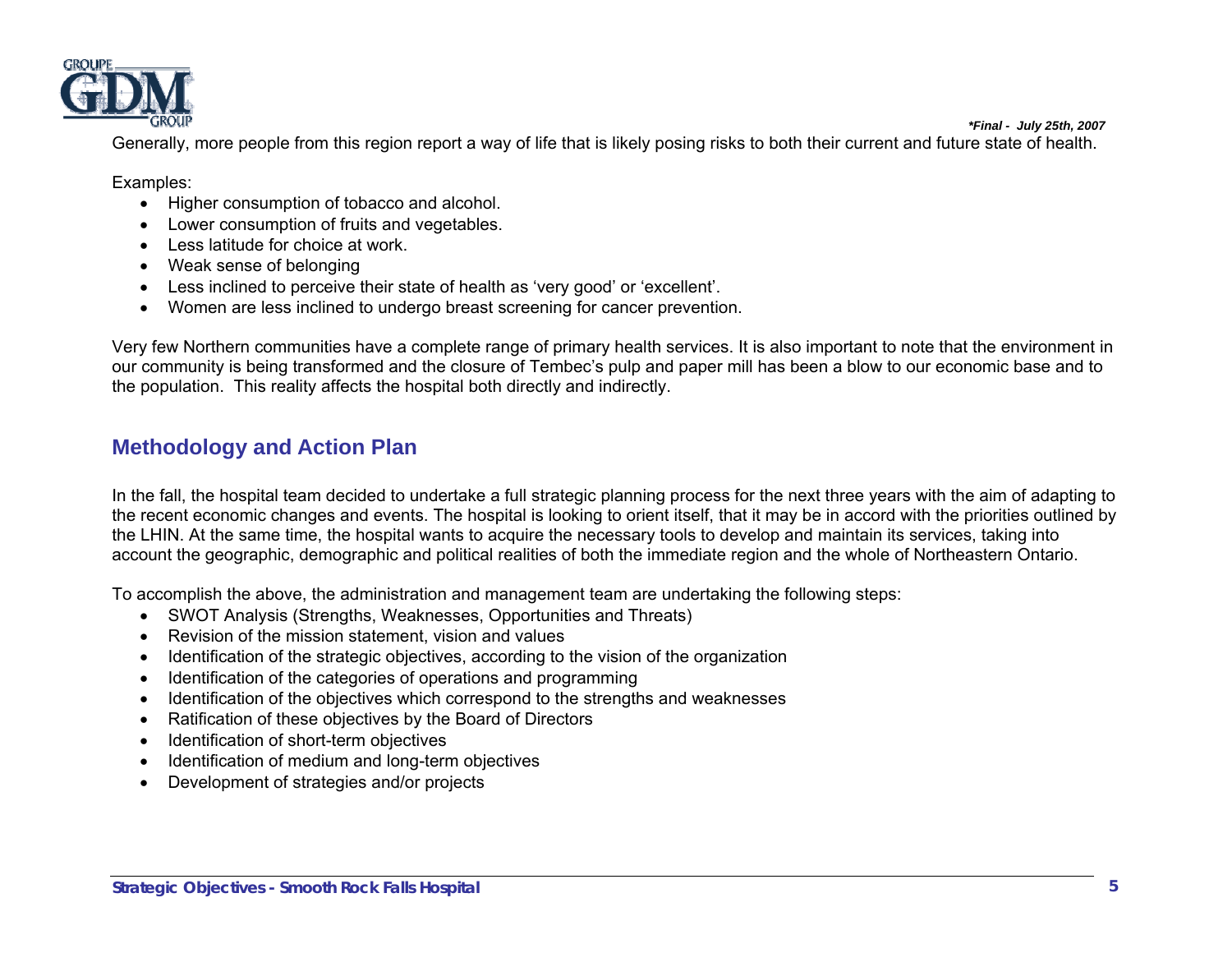

As a result, the Smooth Rock Falls Hospital has adopted the following three statements which henceforth, will define its direction, projects and priorities:

# **Strategic Objectives – Smooth Rock Falls Hospital**

## *Mission*

To promote and ensure optimal health care services adapted to our needs.

## *Vision*

By encouraging well-being and the undertaking of personal responsibility in one's health, the HSRFH, through its leadership and holistic approach, commits to offering personalized, bilingual services, while taking into account the social and geographical realities of both the community and region.

You, your family, your friends, us, our hospital, our region…healthy together.

# *Value Statement*

Every effort is made to ensure the values and principles of the organization are realized on a day-to-day basis. These values are:

- Respect
- Integrity
- **Professionalism**
- Excellence
- **Accountability**
- Dignity
- **Equity**
- Diversity
- Inclusiveness
- Transparency
- Confidentiality
- Innovation
- Ethics
- Personal Responsibility
- Promotion of Independence and Autonomy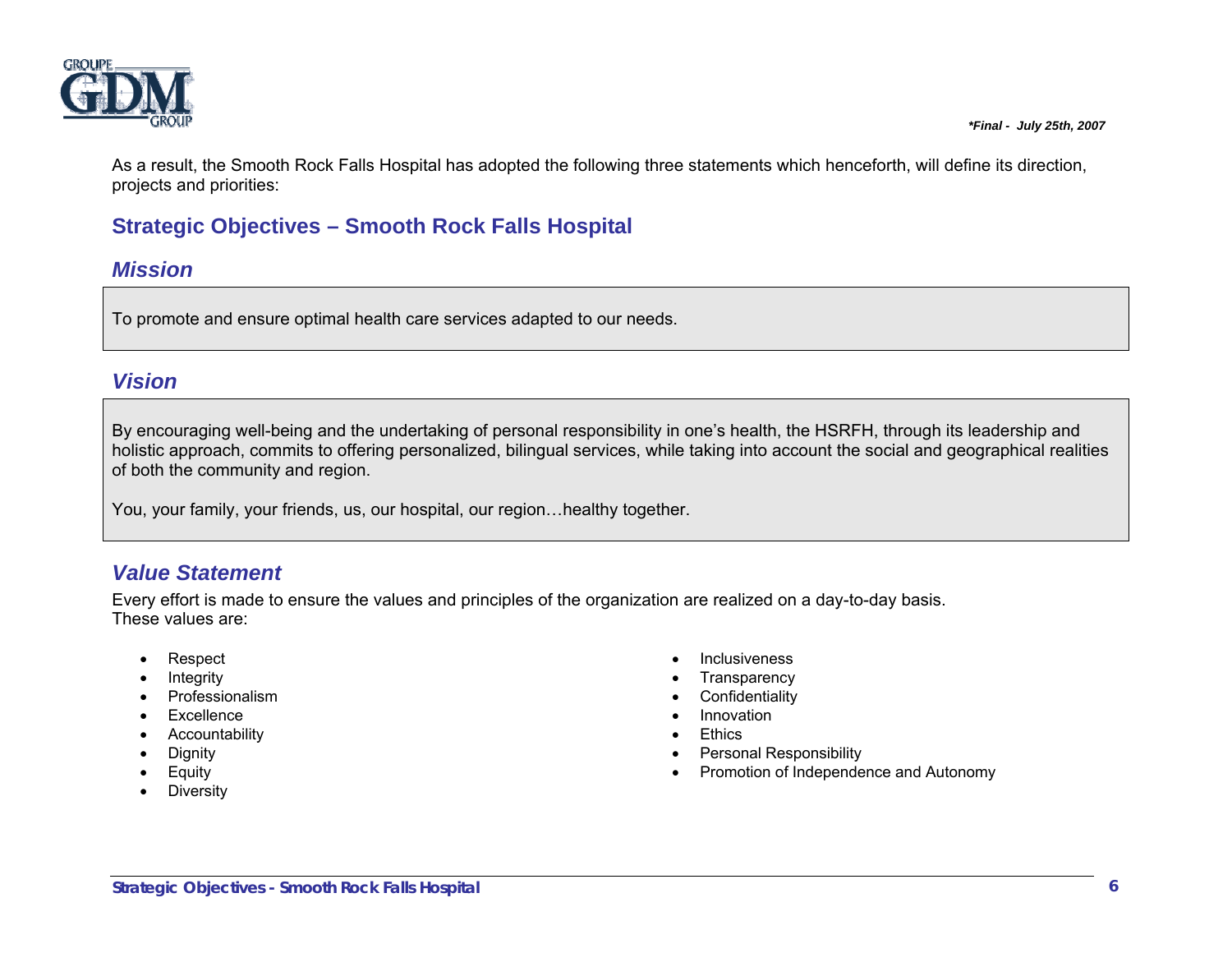

## **Strategic Guidelines**

**From the vision may be derived four strategic guidelines or areas of operation through the following categories:** 

### *Leadership & Development*

- French-language services
- Range of services
	- Partnerships
	- Planning and development

### *Marketing and Promotion*

 **•** Communications

### *Operations*

- Human resources
- Training
- Technology

### *Adapted and personalized care and services*

- French Language Services
- Long-term Care
- Accessibility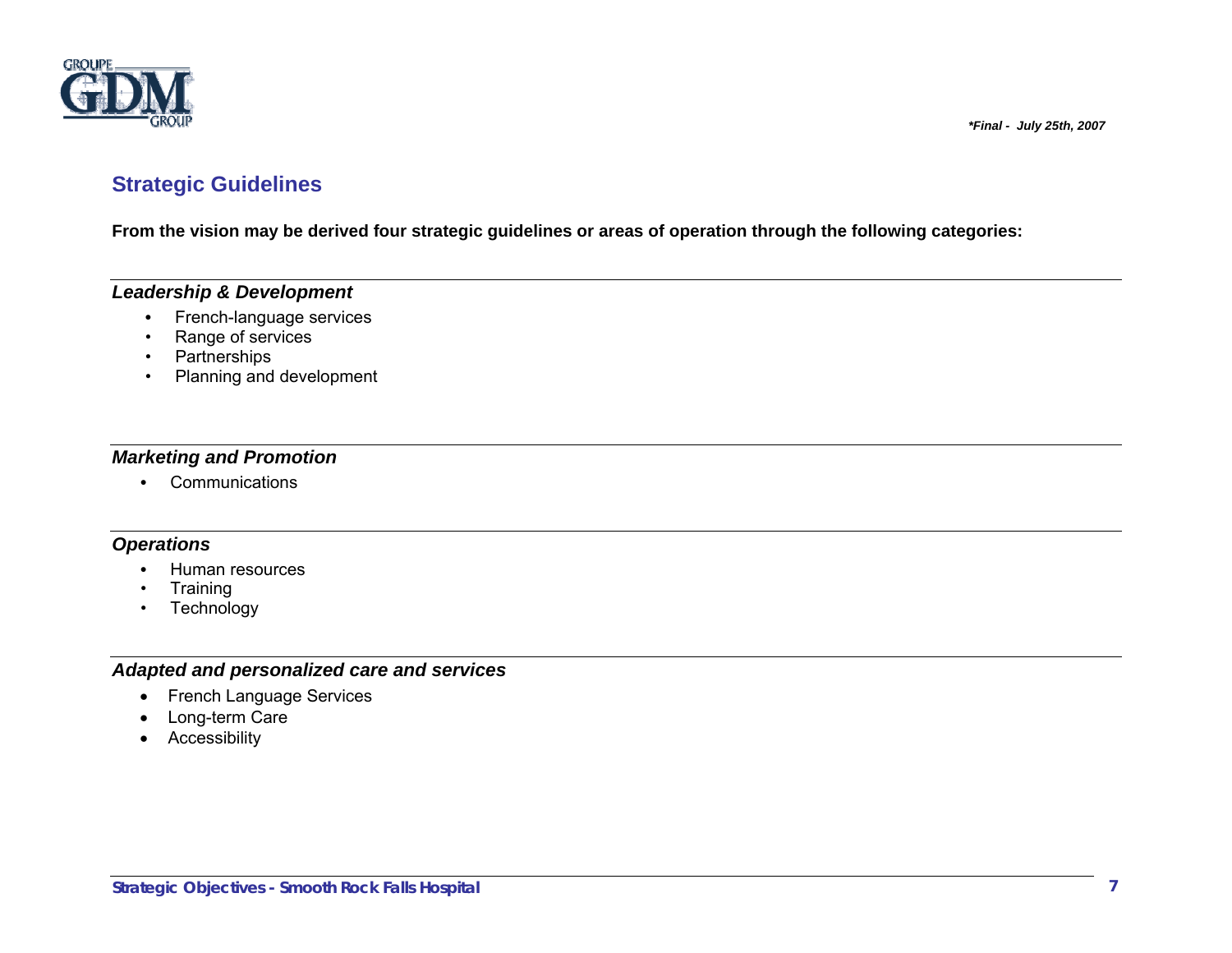

| Guideline #1: Leadership and Development |                                                                                                                                                                                                                                                                                                           |  |  |  |  |
|------------------------------------------|-----------------------------------------------------------------------------------------------------------------------------------------------------------------------------------------------------------------------------------------------------------------------------------------------------------|--|--|--|--|
| <b>Categories</b>                        |                                                                                                                                                                                                                                                                                                           |  |  |  |  |
|                                          |                                                                                                                                                                                                                                                                                                           |  |  |  |  |
| <b>French language services</b>          | Objectives :<br>Guarantee French and/or bilingual services for patients and the community of both Smooth Rock<br>Falls and the surrounding region.<br>Assume a leadership role with respect to French-language services.<br>$\bullet$<br><b>Proposed actions:</b>                                         |  |  |  |  |
|                                          | Ensure the participation of senior executives and Board members in activities which will identify the<br>HSRFH as a leader in providing health services in French.                                                                                                                                        |  |  |  |  |
|                                          | In relation to : LHIN Priorities $# 6 \& 7$ – Priorities NETWORK #1 (See appendix)                                                                                                                                                                                                                        |  |  |  |  |
|                                          | Years 1, 2, 3                                                                                                                                                                                                                                                                                             |  |  |  |  |
| <b>Range of Services</b>                 | Objectives :                                                                                                                                                                                                                                                                                              |  |  |  |  |
|                                          | Ensure a complete and ongoing range of services                                                                                                                                                                                                                                                           |  |  |  |  |
|                                          | Maintain the 24-hour emergency service                                                                                                                                                                                                                                                                    |  |  |  |  |
|                                          | Develop or offer services which other hospitals are unable, or do not wish to offer (feasibility study)                                                                                                                                                                                                   |  |  |  |  |
|                                          | Examples:<br>1. A detox and rehab service, particularly for aboriginal peoples;<br>2. Colorectal examinations;<br>3. More diabetes education;<br>4. Develop a mandate to become a receiving site for other overburdened sites<br>More frequent psychiatric services<br>5.<br>6. Teleconferencing services |  |  |  |  |
|                                          | Increase number of visits from specialists (gynaecologist, dieticians, etc.)                                                                                                                                                                                                                              |  |  |  |  |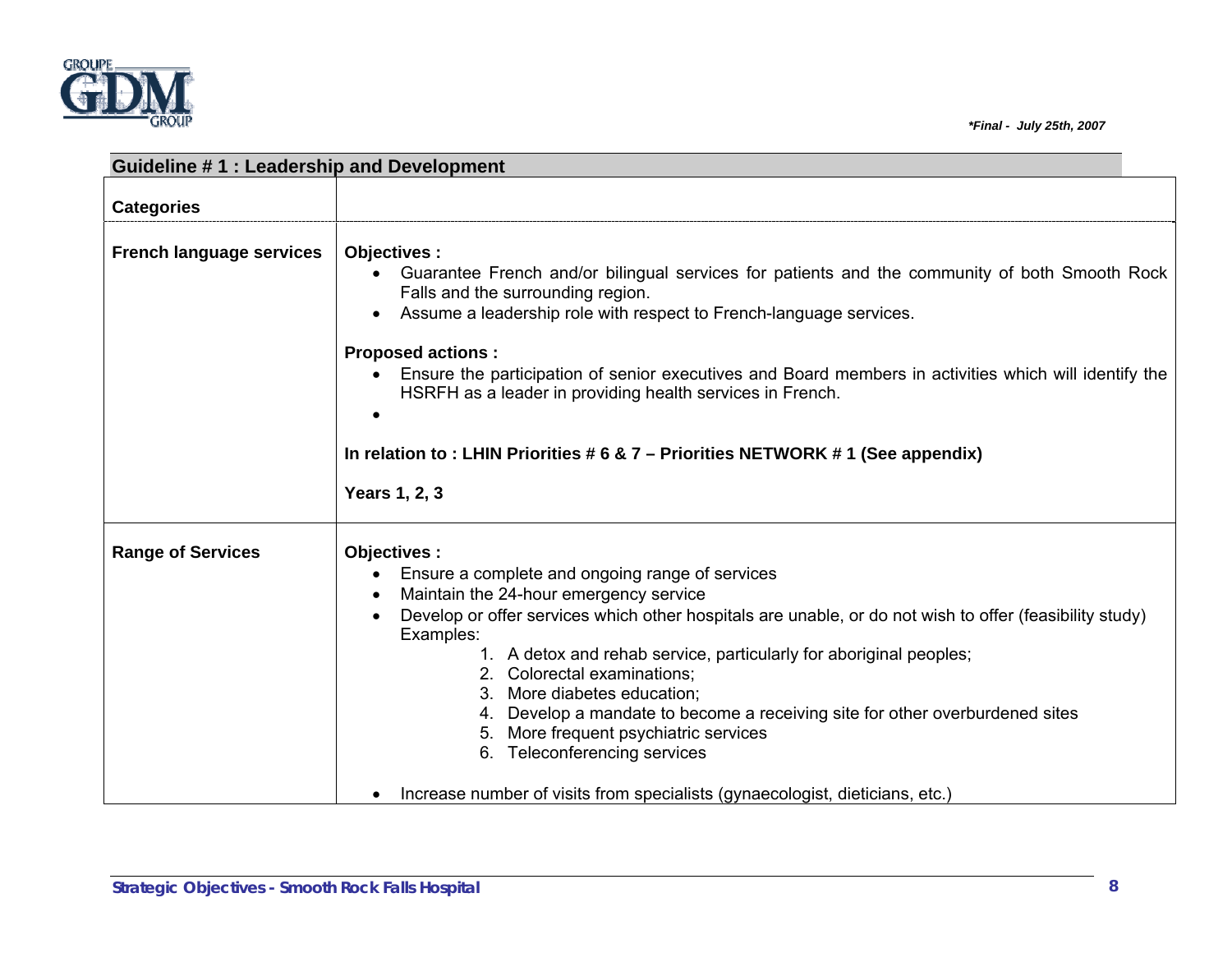

|                     | <b>Proposed actions:</b>                                                                                                                                                                        |
|---------------------|-------------------------------------------------------------------------------------------------------------------------------------------------------------------------------------------------|
|                     | Engage in discussions with the Northeast LHIN in order to recognize the HSRFH as an overflow<br>centre for other hospitals in the region. Year 1                                                |
|                     | Meet with the personnel responsible for the referral centre for Telehealth, in order to promote the<br>HSRFH as an alternative site. Year 1                                                     |
|                     | Perform a minimum six month study to identify those medical specialists most accessed by the<br>medical team and identify the possibility of retaining their services for our community. Year 1 |
|                     | In relation to: LHIN priorities #1, 2, 7, 18 and 19 – NETWORK #1, 2, 3 and 4 (See appendix)                                                                                                     |
| <b>Partnerships</b> | Objectives:<br>Appeal to and urge the Health Unit to offer more services in the immediate region;<br>Encourage new partnerships, while augmenting existing partnerships;                        |
|                     | <b>Proposed actions:</b>                                                                                                                                                                        |
|                     | • Organize a meeting with the regional leadership of the CCAC to identify and develop potential<br>partnerships with our two agencies. Year 1                                                   |
|                     | • Organize a meeting with the regional leadership of the Office of Public Health of Smooth Rock Falls<br>to identify and develop potential partnerships between our two agencies. Year 1        |
|                     | Be on the lookout for any potential partnerships which would solidify our place in the integrated<br>system of North-Eastern Ontario. Year 1, 2, 3                                              |
|                     | In relation to: LHIN priorities # 2, 6 and 7, 18 and 19 NETWORK #1 and 4 (See appendix)                                                                                                         |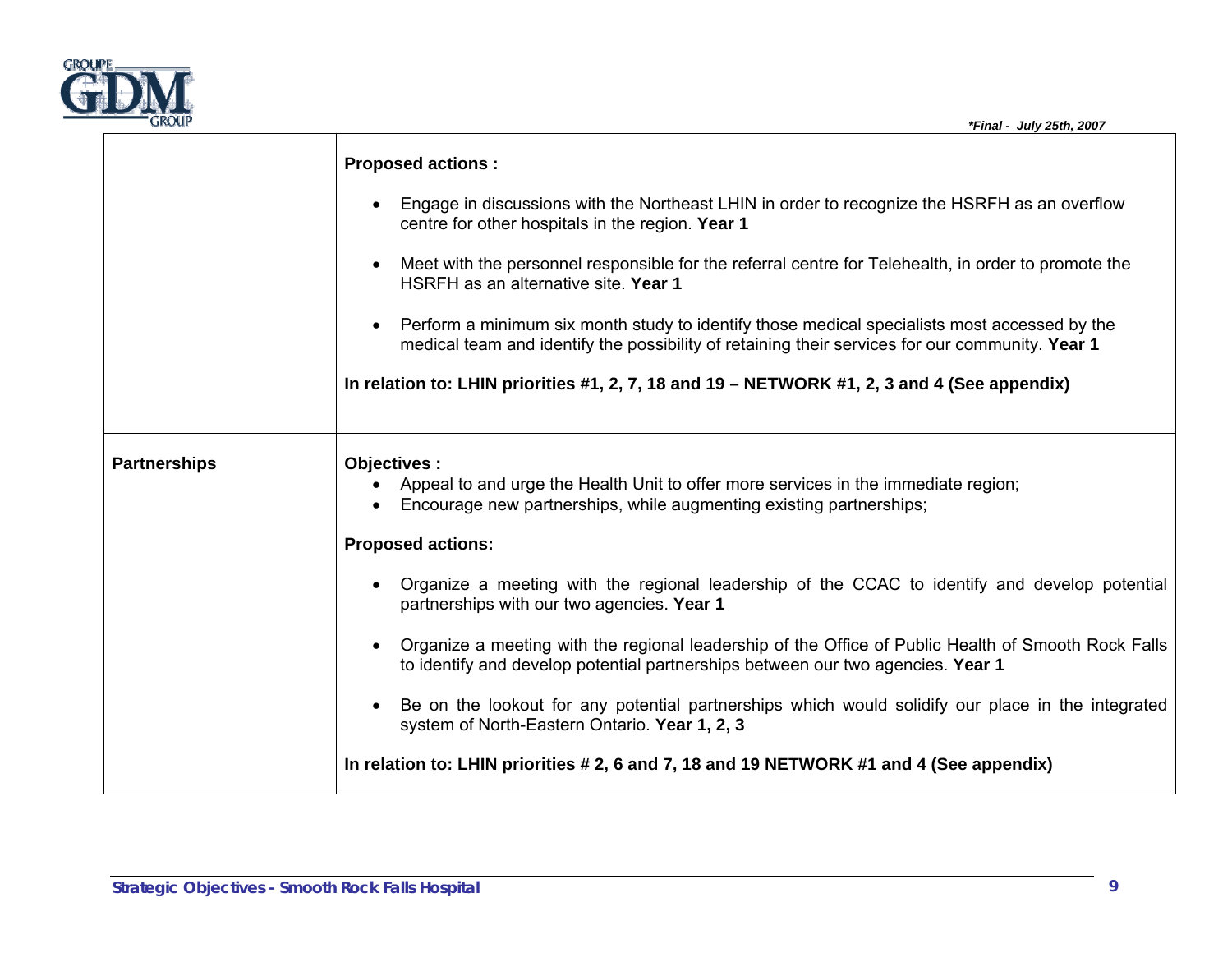

| <b>Planning and</b><br><b>Development</b> | Objectives :<br>Develop a long-term strategy;                                                                                                                                                                                                                                                       |
|-------------------------------------------|-----------------------------------------------------------------------------------------------------------------------------------------------------------------------------------------------------------------------------------------------------------------------------------------------------|
|                                           | <b>Proposed actions:</b><br>Hire a consultant in order to facilitate the establishment of a long-term strategy for our institution that<br>will help to align the services offered at the HSRFH with the recommendations of the JPPC regarding<br>the role of small hospitals in Ontario. Year 2, 3 |
|                                           | In relation to : LHIN priorities #1, 2, 6, 7, 9, 10, 13, 18 and 19 - NETWORK # 1, 2, 3 and 4 (See<br>appendix)                                                                                                                                                                                      |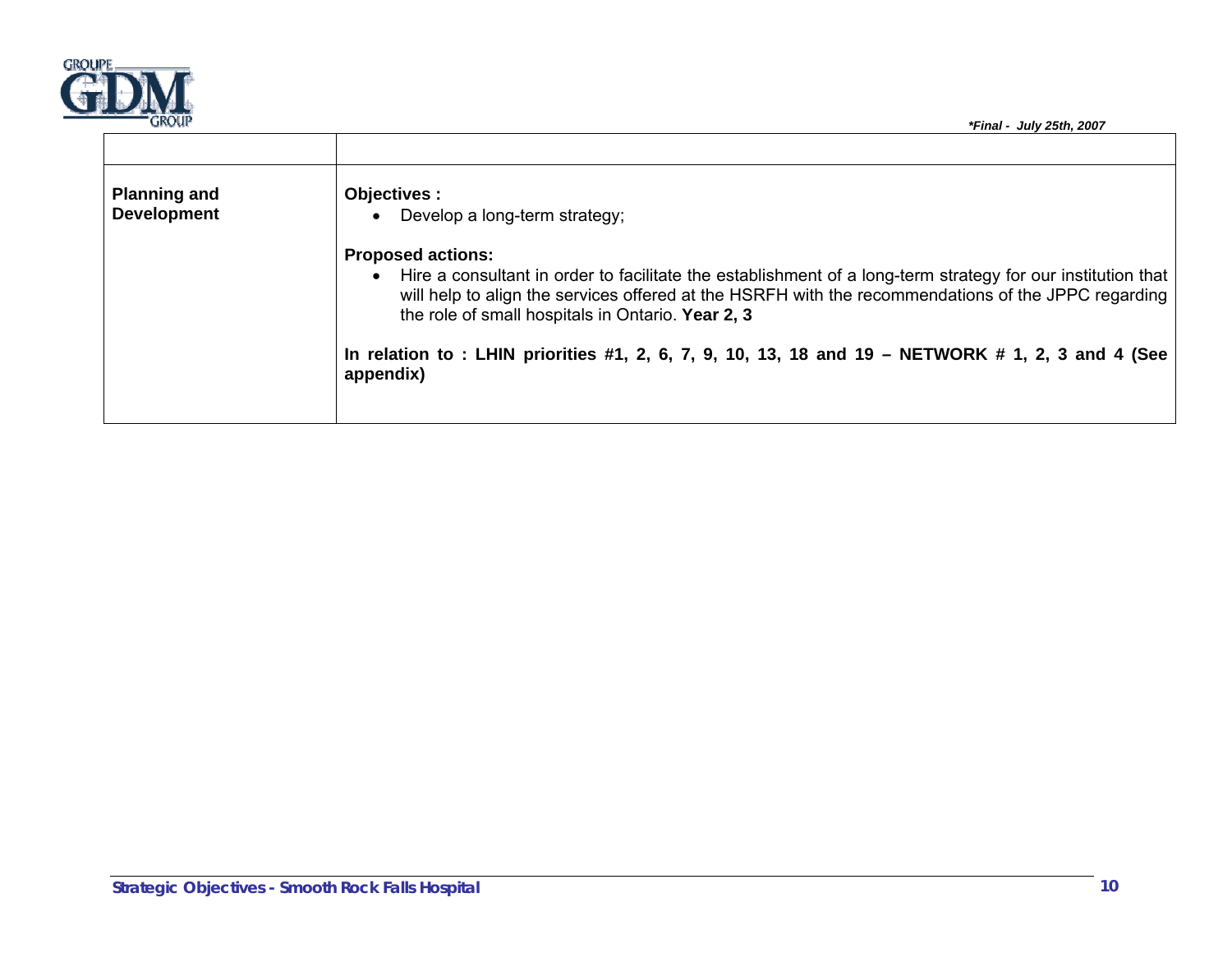

| <b>Guideline #2: Marketing and Promotion</b> |                                                                                                                                                                                                                                                                                                                                                                                                                                                                                                                                                                                                                                                                                                                           |  |
|----------------------------------------------|---------------------------------------------------------------------------------------------------------------------------------------------------------------------------------------------------------------------------------------------------------------------------------------------------------------------------------------------------------------------------------------------------------------------------------------------------------------------------------------------------------------------------------------------------------------------------------------------------------------------------------------------------------------------------------------------------------------------------|--|
| <b>Categories</b>                            |                                                                                                                                                                                                                                                                                                                                                                                                                                                                                                                                                                                                                                                                                                                           |  |
| <b>Communications</b>                        | Objectives :<br>Heighten public awareness of HSRFH services, activities and projects<br>Clearly identify the HSRFH as an institution that offers services in French<br>Promote all of our services to all of the regional health suppliers<br>Improve internal communications<br><b>Proposed actions:</b><br>Develop a communications plan. Year 1, 2<br>Promote our French language services at every opportunity. Year 2, 3<br>Reach every doctor and health institution in the region with a list of the services available at our<br>institution. Year 2<br>Develop an internal communications plan. Year 1, 2, 3<br>In relation to: LHIN priorities #2, 6, 7, 9, 10, 18 and 19 - NETWORK #1, 3, and 4 (See appendix) |  |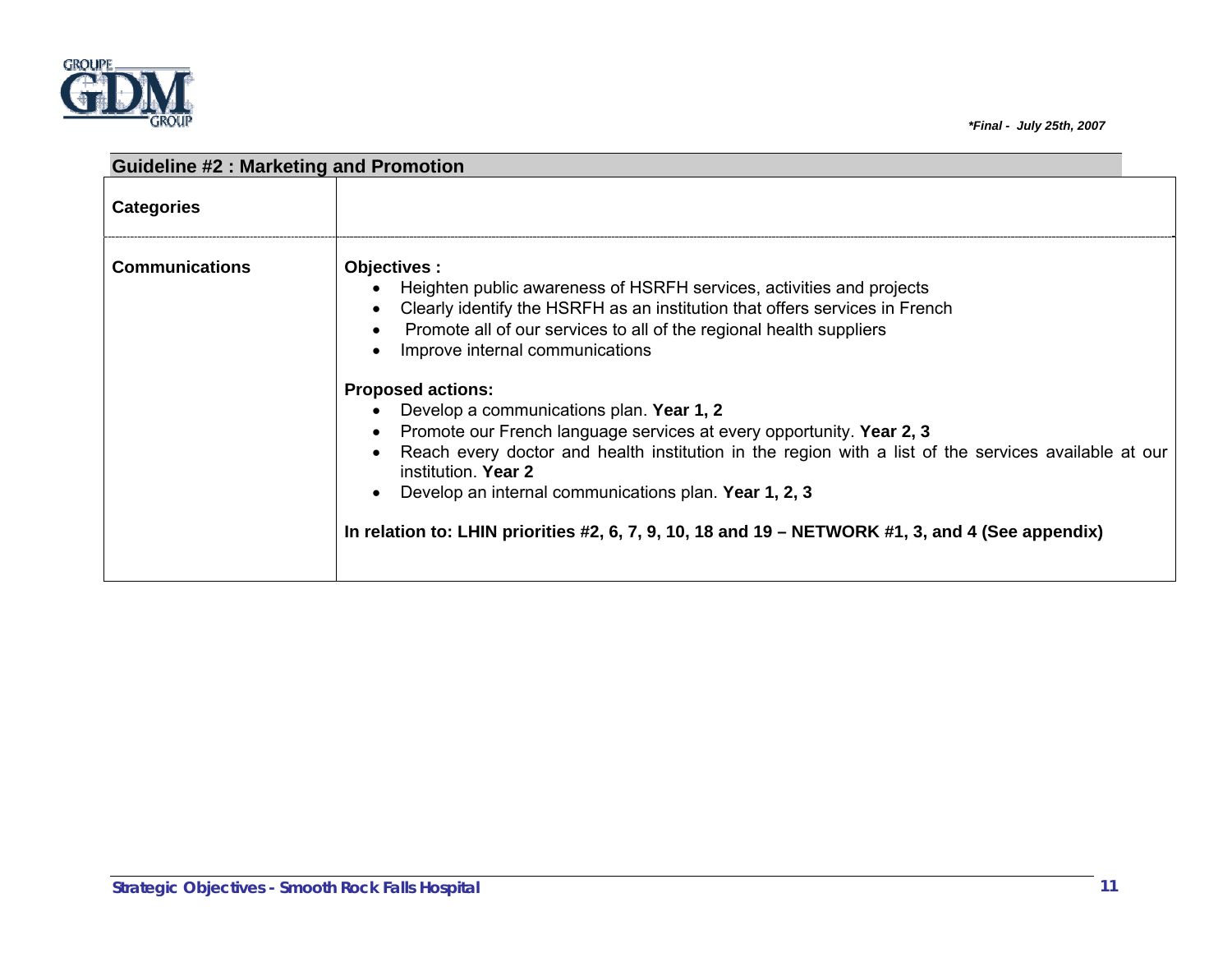



| <b>Guideline #3 : Operations</b>                            |                                                                                                                                                                                                                                                                                                                                                                                                                                                                                                                                                                                                   |
|-------------------------------------------------------------|---------------------------------------------------------------------------------------------------------------------------------------------------------------------------------------------------------------------------------------------------------------------------------------------------------------------------------------------------------------------------------------------------------------------------------------------------------------------------------------------------------------------------------------------------------------------------------------------------|
| <b>Categories</b>                                           |                                                                                                                                                                                                                                                                                                                                                                                                                                                                                                                                                                                                   |
| <b>Human Resources/</b><br><b>Recruitment and retention</b> | Objectives :<br>Ensure recruitment and retention of human resources at the HSRFH<br>$\bullet$<br>Increase the number of full-time nurses<br><b>Proposed actions:</b><br>Actively recruit for all the categories of personnel where there is a shortage of personnel, and in<br>collaboration with the board of directors, identify the necessary funds to be used as a financial<br>incentive to attract professionals to our community. Year 1, 2, 3<br>Reinstate the community recruitment committee. Year 1<br>In relation to: LHIN priorities #8 and 10 - NETWORK #1 and 2 (See appendix)     |
| <b>Training</b>                                             | Objectives :<br>Guarantee ongoing training for hospital employees<br>Example: Training in chemotherapy and other specialized services<br>Maintain a safety-minded organization Year 2, 3<br><b>Proposed actions:</b><br><b>Based on the proposed actions, implement a training program to ensure that we have the staff to</b><br>deliver the additional or specialized services which will be identified. Year 1, 2, 3<br>Through employee awareness programs, we will continue to be a safety-minded organization. Year 1,<br>2, 3<br>In relation to : LHIN priorities #8 and 10 (See appendix) |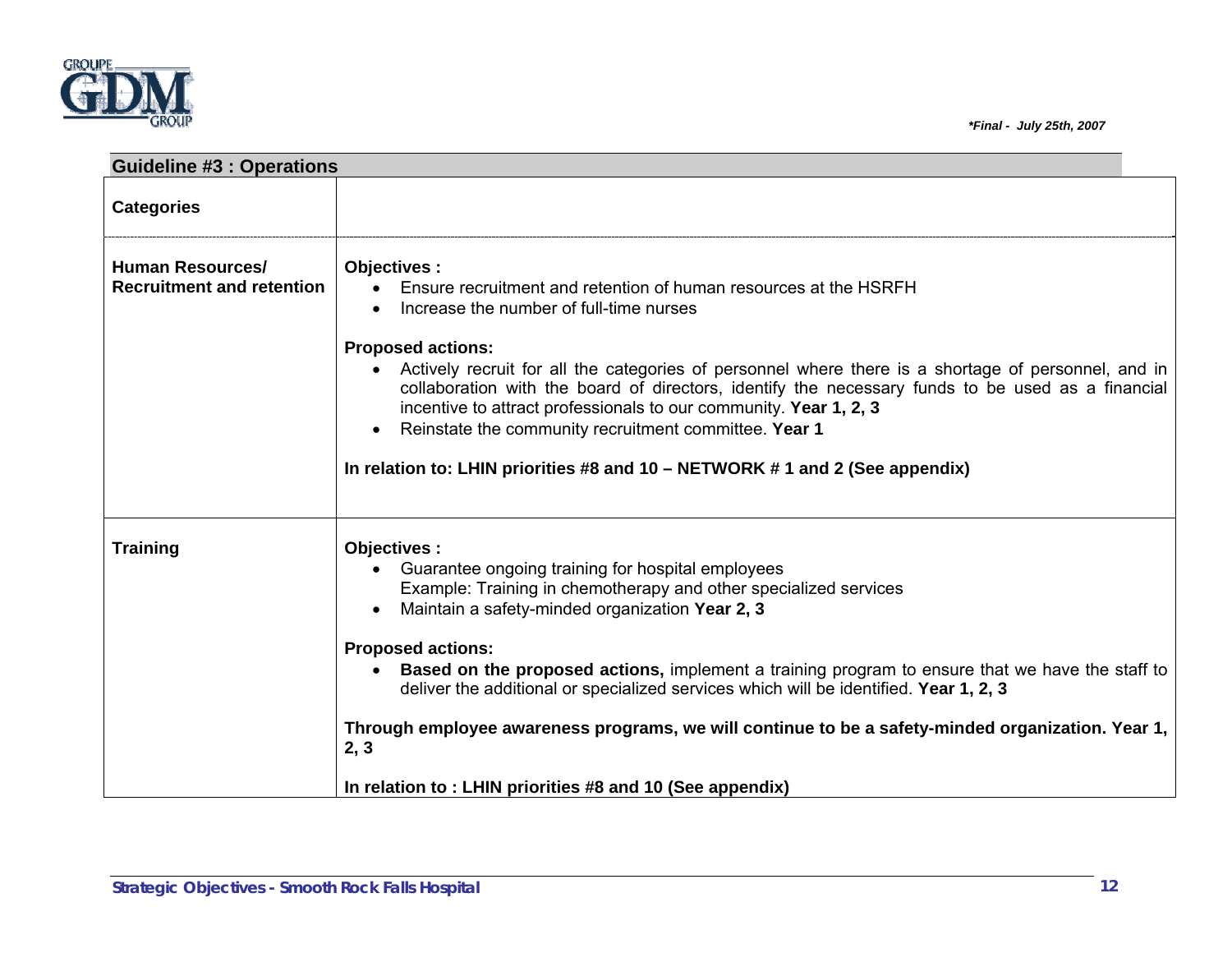

| <b>Technology</b> | Objectives :<br>Ensure state-of-the-art equipment<br>Maximize the use of available information technology                                                                                                                                                                                                                                                                                                                            |
|-------------------|--------------------------------------------------------------------------------------------------------------------------------------------------------------------------------------------------------------------------------------------------------------------------------------------------------------------------------------------------------------------------------------------------------------------------------------|
|                   | <b>Proposed actions:</b><br>Update equipment inventory and identify the equipment to be replaced within the next three years as<br>well as to identify any new equipment required in order to offer new services. Year 1<br>Prepare staff immediately for the transition to a model of nursing care in a computer-based<br>environment. Year 1<br>In relation to: LHIN priorities $#$ 13 and 15 – NETWORK $#$ 1 and 4 (See appendix) |
|                   |                                                                                                                                                                                                                                                                                                                                                                                                                                      |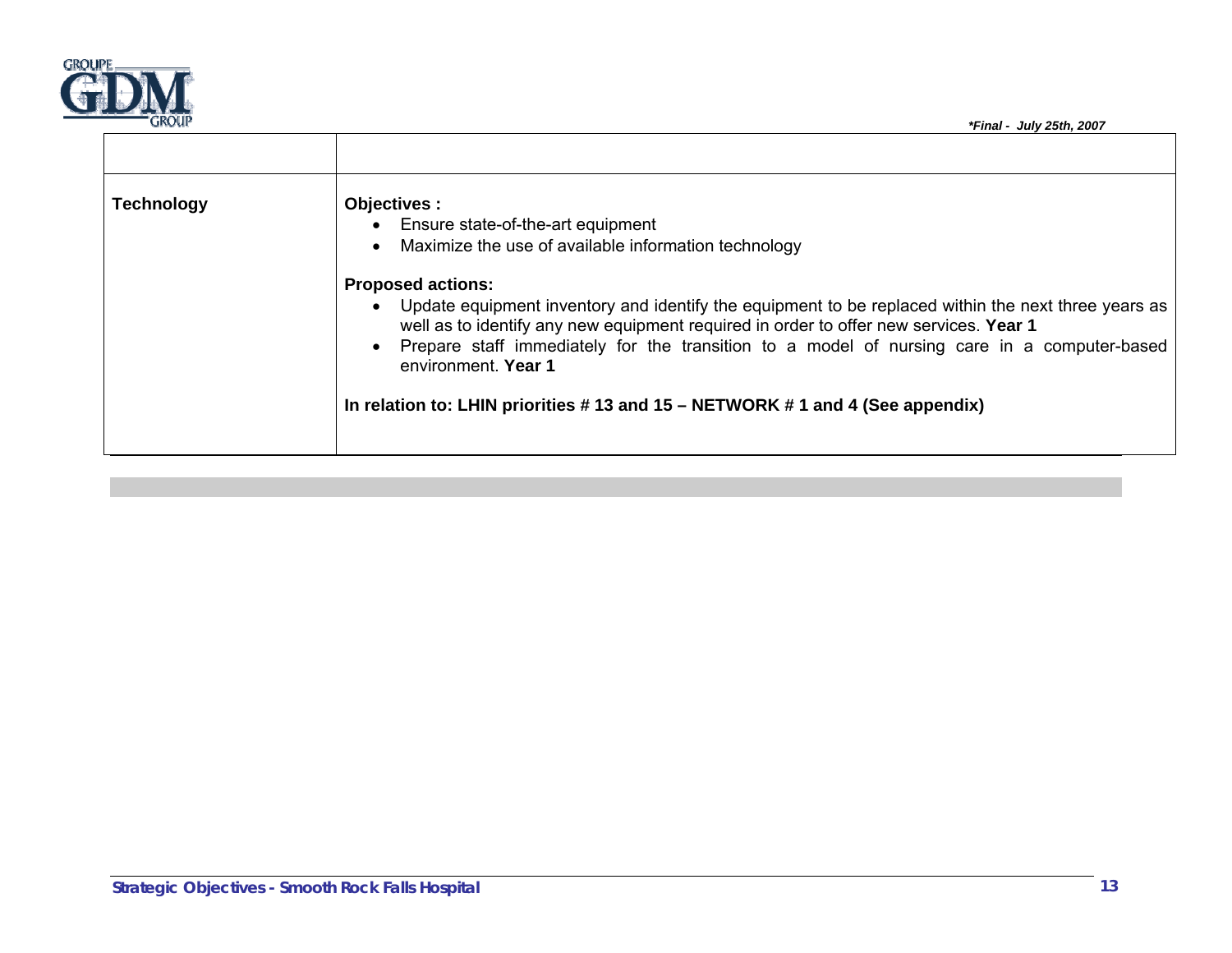

|                                           | <b>Guideline #4: Adapted and Personalized Services and Care</b>                                                                                                                                                                                                      |
|-------------------------------------------|----------------------------------------------------------------------------------------------------------------------------------------------------------------------------------------------------------------------------------------------------------------------|
| <b>Categories</b>                         |                                                                                                                                                                                                                                                                      |
| <b>French Language</b><br><b>Services</b> | Objectives :<br>Make the community aware of services and activities at the HSRFH<br>• Push for and develop all services in French;<br><b>Proposed actions:</b><br>Develop a communications plan and a strategy to deliver services aligned with the LHIN priorities. |
|                                           | <b>Year 1, 2</b><br>In relation to: LHIN priorities #2, 6 and 7 - NETWORK #1, 2, 3, and 4 (See appendix)                                                                                                                                                             |
| Long-term care                            | Objectives:<br>Guarantee services related to the needs of the region's aging population<br>$\bullet$<br>Examples: Long-term care, diabetes education                                                                                                                 |
|                                           | <b>Proposed actions:</b><br>• Compile an overview of the best regional practices and adapt the appropriate models in our<br>organization. Year 1, 2, 3                                                                                                               |
|                                           | In relation to: LHIN priorities #1, 2, 6 and 7 – NETWORK #1, 2, 3, and 4 (See appendix)                                                                                                                                                                              |
|                                           |                                                                                                                                                                                                                                                                      |
|                                           |                                                                                                                                                                                                                                                                      |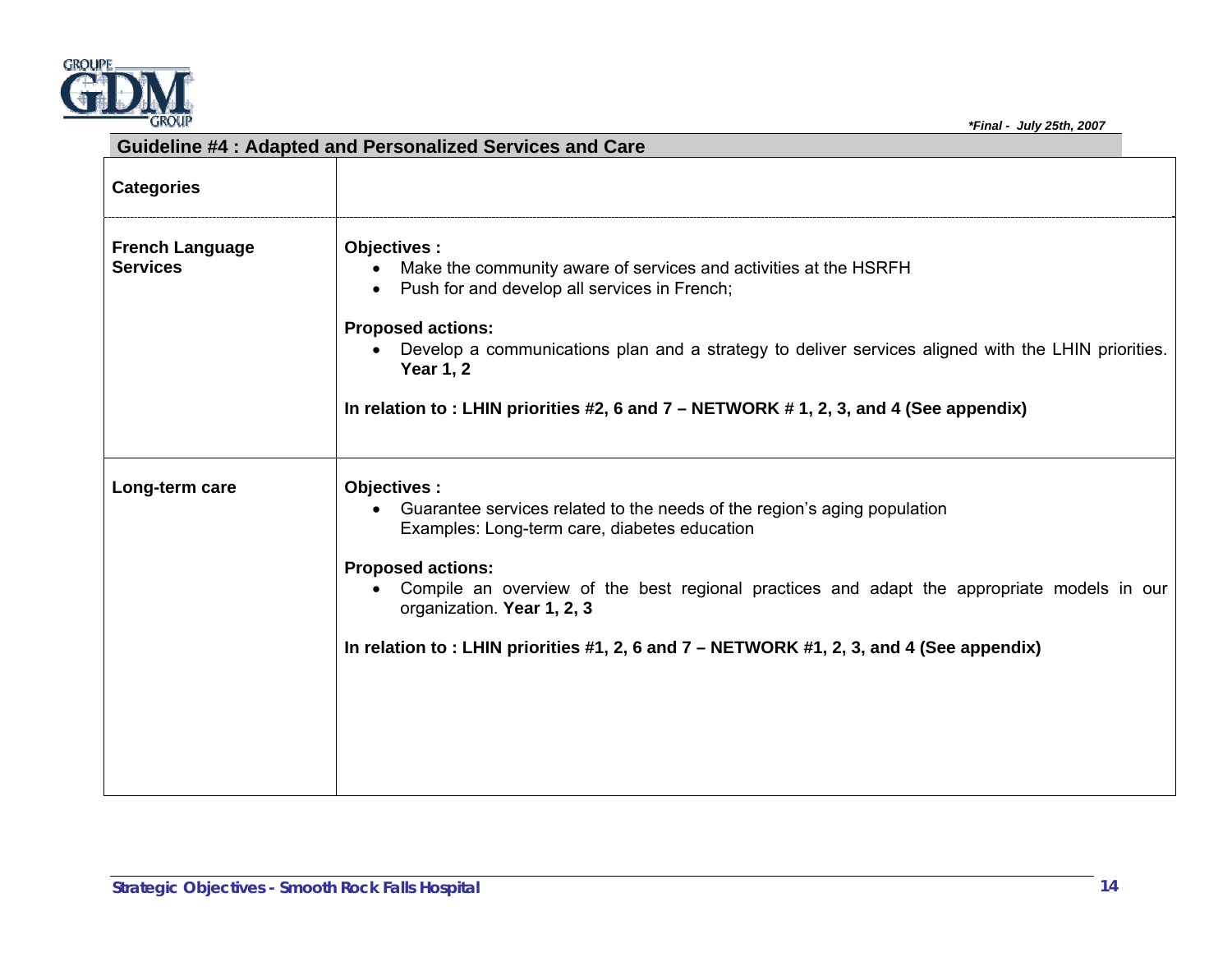

| UNVUP                | *Final - July 25th, 2007                                                                                                                                                                                                        |
|----------------------|---------------------------------------------------------------------------------------------------------------------------------------------------------------------------------------------------------------------------------|
| <b>Accessibility</b> | Objectives :<br>Guarantee access to health services in the catchment area and the Town of Smooth Rock Falls<br>Example: local public transportation (visits, meetings, transport to other centres for patients and<br>visitors) |
|                      | <b>Proposed actions:</b><br>Coordinate a volunteer initiative to ensure transportation for patients to appointments. Year 1, 2<br>In relation to: Priority NETWORK #1 (See appendix)                                            |
|                      |                                                                                                                                                                                                                                 |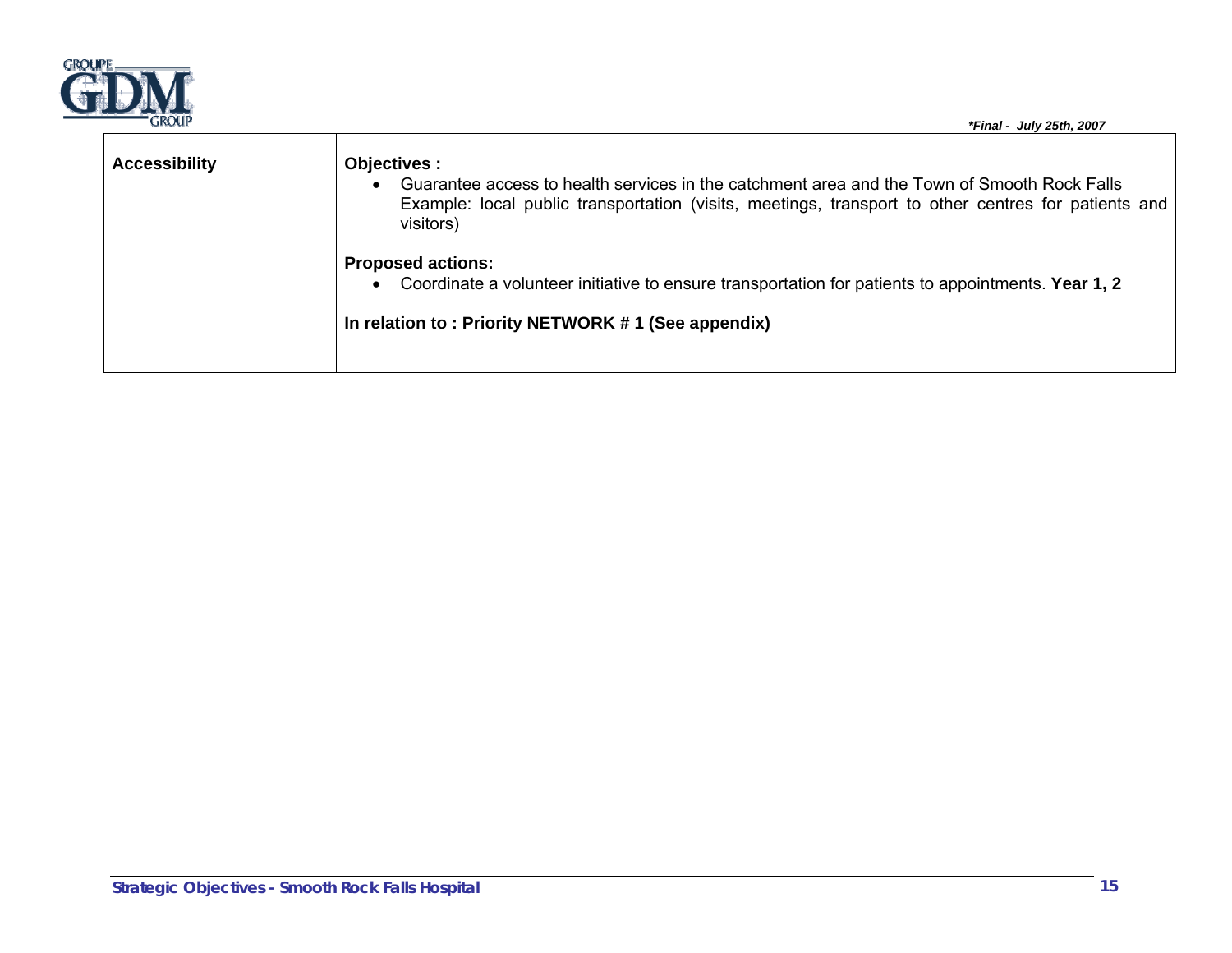

## **Appendix A**

## *NORTH EAST LHIN IHSP ACTION PLAN - 2007/2008 to 2009/2010*

The following action plan identifies the main areas of focus for the NE LHIN over the next three years based on all of the issues and opportunities noted previously. In many instances, the outcome of work on the following items will support progress on other noted opportunities either concurrently or at a later date. It should be noted that the LHIN encourages groups to work on locally relevant opportunities that support the IHSP vision. As the action plan is implemented, the NE LHIN will be monitoring both its own and health service provider progress towards the achievement of this IHSP. The actions are numbered for ease of reference, not as a ranking of priority level.

| <b>ACTION</b>                                                                       | <b>YEAR</b> |  |   |
|-------------------------------------------------------------------------------------|-------------|--|---|
|                                                                                     |             |  | 3 |
| EQUITY and ACCESS                                                                   |             |  |   |
| 1) Organize three regional summits to develop frameworks and workplans to address   |             |  |   |
| the issues of access in the following areas:                                        |             |  |   |
| · seniors' health;                                                                  |             |  |   |
| • mental health and addiction; and                                                  |             |  |   |
| • alternate level of care (ALC).                                                    |             |  |   |
|                                                                                     |             |  |   |
| 2) Implement a process to further define the role of small hospitals in             |             |  |   |
| North East Ontario.                                                                 |             |  |   |
| ABORIGINAL HEALTH SERVICES                                                          |             |  |   |
| 3) Establish First Nations Planning Reference Groups (with on- and off-reserve      |             |  |   |
| representation) to:                                                                 |             |  |   |
| • assist First Nations representatives to frame their vision for health services in |             |  |   |
| North East Ontario; and                                                             |             |  |   |
| • identify measures to improve the health status of Aboriginals.                    |             |  |   |
|                                                                                     |             |  |   |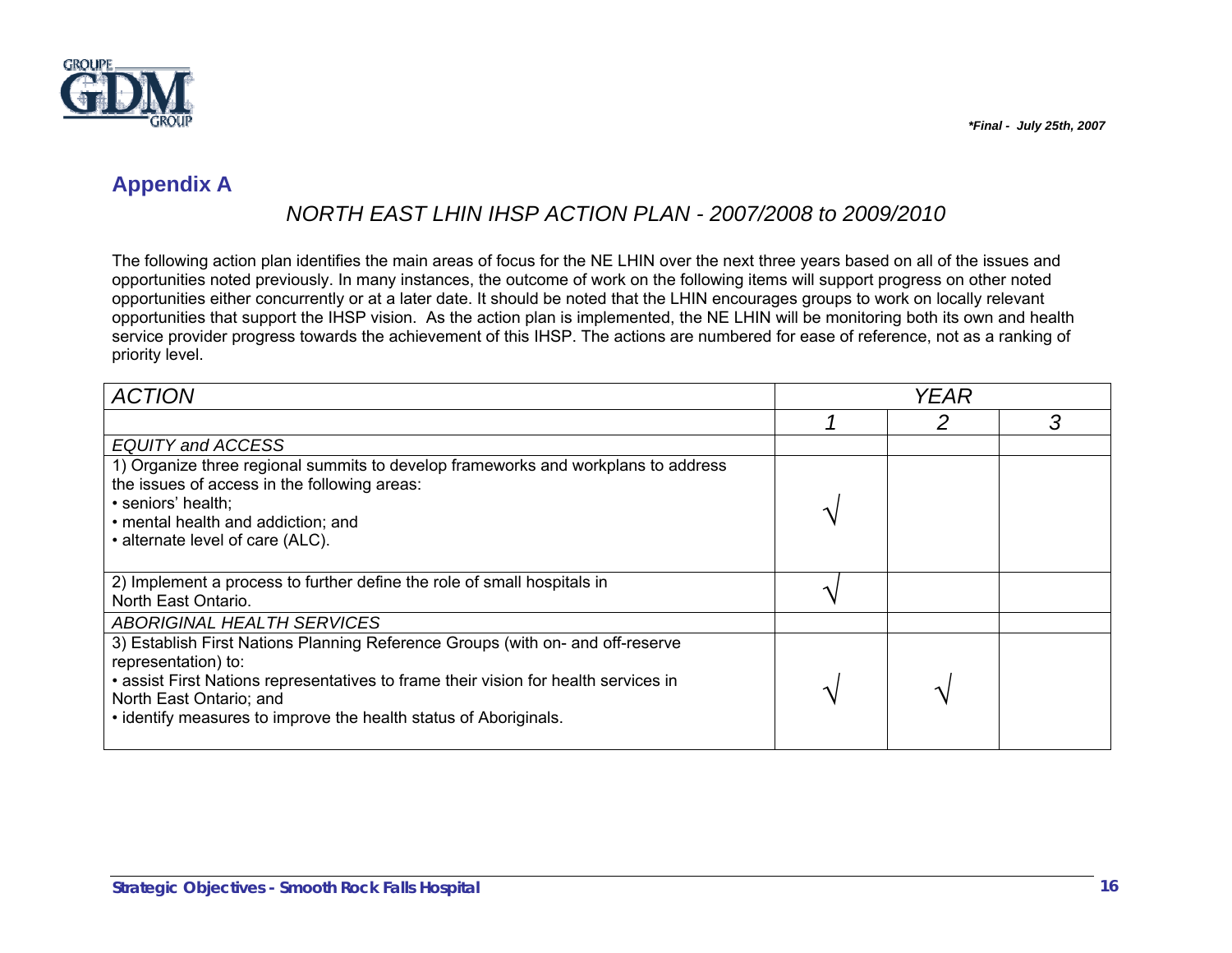

| <b>GROUP</b>                                                                                                                                                                                                                                                                                                                                                                                                                                                                                                                                                                                                                                                                                                                                                                |  | *Final - July 25th, 2007 |
|-----------------------------------------------------------------------------------------------------------------------------------------------------------------------------------------------------------------------------------------------------------------------------------------------------------------------------------------------------------------------------------------------------------------------------------------------------------------------------------------------------------------------------------------------------------------------------------------------------------------------------------------------------------------------------------------------------------------------------------------------------------------------------|--|--------------------------|
| 4) Establish Métis Nations Planning Reference Group to:<br>• assist Métis representatives to frame their vision for health services in North East<br>Ontario; and<br>. identify measures to improve the health status of the Métis Nation.                                                                                                                                                                                                                                                                                                                                                                                                                                                                                                                                  |  |                          |
| 5) Provide support to the Weeneebayko Health Ahtuskaywin/James Bay<br>General Integration Project.                                                                                                                                                                                                                                                                                                                                                                                                                                                                                                                                                                                                                                                                          |  |                          |
| <b>FRENCH LANGUAGE HEALTH SERVICES</b><br>6) In collaboration with the Réseau de santé en français du Moyen-Nord de l'Ontario<br>and the Réseau francophone de santé du Nord de l'Ontario:<br>• develop and confirm a process for the identification of French services (year 1);<br>• facilitate the creation of a French language health care services directory (year 1);<br>and<br>• develop a formal interpretation /translation service (years 2 and 3).                                                                                                                                                                                                                                                                                                              |  |                          |
| 7) Together with key Francophone health service providers and the Francophone<br>communities in the planning areas of North East LHIN: facilitate the development<br>of culturally and linguistically appropriate health promotion and disease prevention<br>programming; and create an environment that fosters enhanced access to health<br>services in French.                                                                                                                                                                                                                                                                                                                                                                                                           |  |                          |
| <b>HEALTH HUMAN RESOURCES</b><br>8) With the seven planning area networks/planning tables, develop a joint process<br>for a comprehensive North East Health Human Resources Plan.<br>The process will include:<br>• the collection of health human resource data;<br>• the identification of gaps; linkages to the wait time strategy and associated<br>performance;<br>• development of recruitment and retention strategies;<br>• the development of a "portal" to facilitate broad interactive communications<br>about the Regional Plan (e.g. real time listing of all vacancies for health<br>professional throughout the North East); and<br>• the establishment of two task groups to focus on First Nations and Francophone<br>health human resources respectively. |  |                          |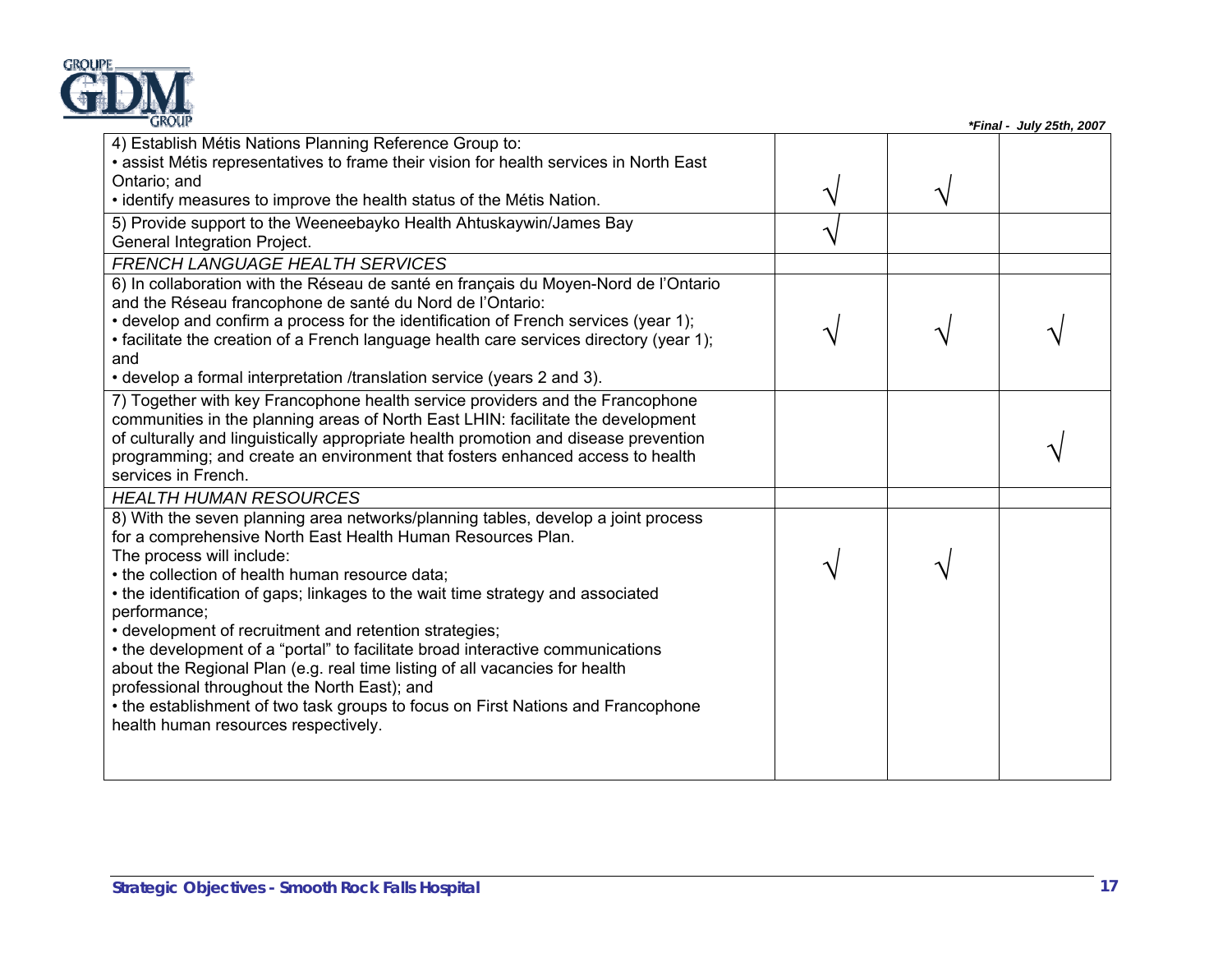

| 9) Support the implementation of the regional health human resources strategies<br>outlined in the North East Ontario Laboratory Region Strategic Plan.                                                                                                                                                                                                                                                                                       |  |  |
|-----------------------------------------------------------------------------------------------------------------------------------------------------------------------------------------------------------------------------------------------------------------------------------------------------------------------------------------------------------------------------------------------------------------------------------------------|--|--|
| 10) Promote joint strategies and a shared approach to: employee health and safety;<br>recruitment and retention; staff development and education; performance appraisal<br>processes and formats; shared administration and human resource functions;<br>information management; standardized position descriptions and workload<br>measurement; change management; and monitoring of key human resource<br>indicators.                       |  |  |
| <b>INFORMATION AND COMMUNICATION TECHNOLOGY/INFORMATION</b><br><b>MANAGEMENT</b>                                                                                                                                                                                                                                                                                                                                                              |  |  |
| 11) Maintain a leadership role in the Northern Ontario Information and Communication<br>Technology Planning Project (ICT Blueprint) - Phase 2                                                                                                                                                                                                                                                                                                 |  |  |
| 12) Complete a regional e-health tactical plan with the goal of implementing an<br>electronic medical record across the primary care sector in the NE LHIN. The tactical<br>plan will also address the issues required for enhanced Chronic Disease Prevention<br>and Management outcomes in the following areas:<br>• patient self-management;<br>• population health monitoring; and<br>• access to diagnostics and treatment (wait times). |  |  |
| 13) Implement the tactical plan working with ICT stakeholders. This will include the<br>development of LHIN-wide ICT standards, requirements for interoperability and best<br>practices.                                                                                                                                                                                                                                                      |  |  |
| 14) In collaboration with the ICT stakeholders, support the development of system level<br>ICT cost/benefit analysis models and guidelines for provider/LHIN/MOHLTC<br>funding to offset reasonable incremental ICT costs.                                                                                                                                                                                                                    |  |  |
| 15) Collaborate with the North East Local Data Management Partnership to:<br>• explore the transfer of knowledge from this partnership to other health service<br>sectors in North East Ontario; and<br>• develop a linkage between ICT projects and information management activities.                                                                                                                                                       |  |  |
| CHRONIC DISEASE PREVENTION AND MANAGEMENT (CDPM)                                                                                                                                                                                                                                                                                                                                                                                              |  |  |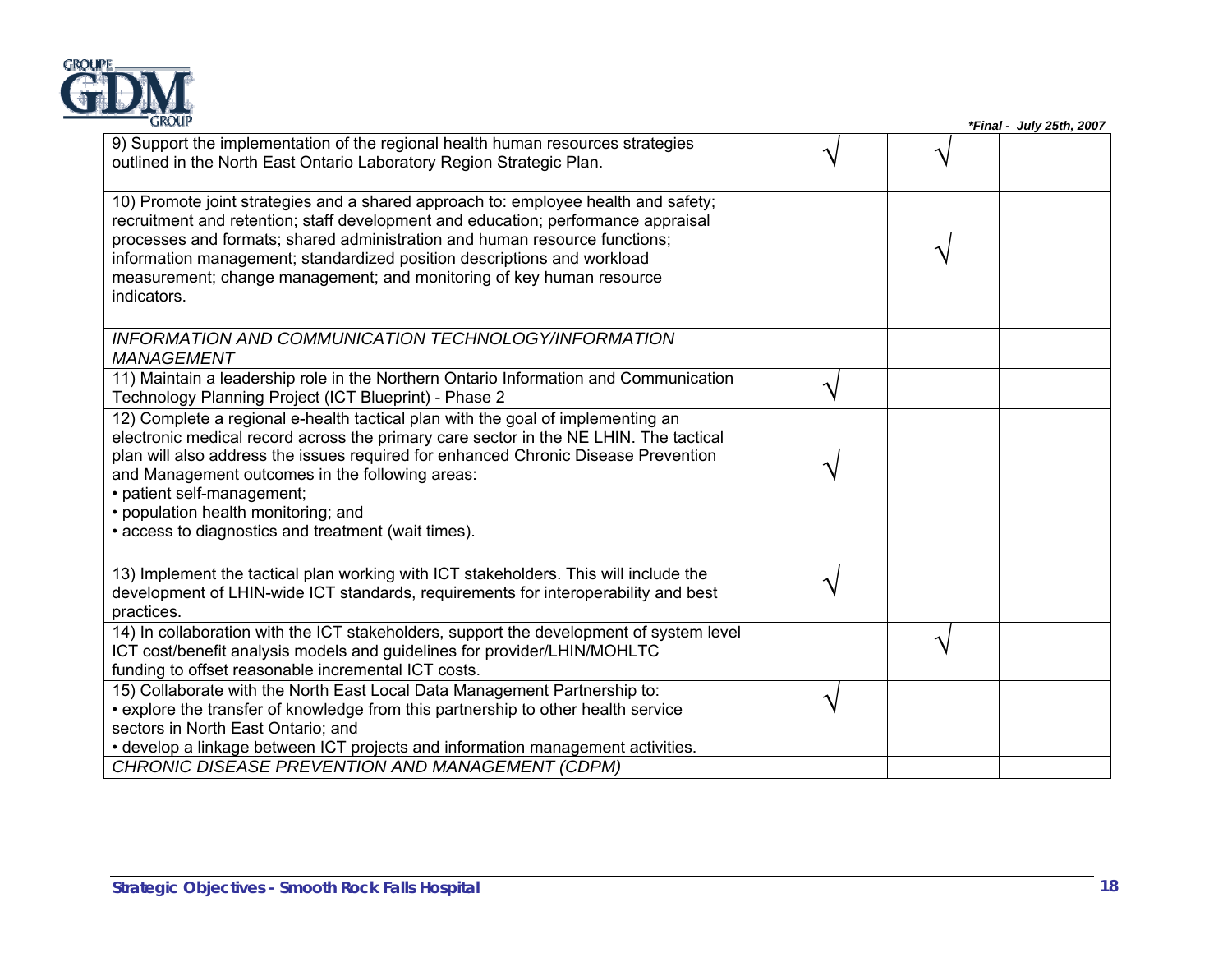| GROUI |              |
|-------|--------------|
|       |              |
|       | <b>ROLIP</b> |

| <b>GROUP</b>                                                                                    |  | *Final - July 25th, 2007 |
|-------------------------------------------------------------------------------------------------|--|--------------------------|
| 16) Establish a North East LHIN Chronic Disease Prevention and Management<br>Advisory Panel to: |  |                          |
| • clarify role of all agencies and groups involved in CDPM;                                     |  |                          |
| • consult with, and provide support and advice (as appropriate) to, existing                    |  |                          |
| disease/service networks and committees; and                                                    |  |                          |
| • develop a cost/benefit analysis models that include chronic disease considerations.           |  |                          |
| 17) Develop a partnership with the Workplace Safety and Insurance Board (WSIB).                 |  |                          |
| <i>WAIT TIMES</i>                                                                               |  |                          |
| 18) Establish a North East LHIN Wait Times Strategy Medical Expert Advisory Panel               |  |                          |
| to:                                                                                             |  |                          |
| • monitor North East wait times performance statistics;                                         |  |                          |
| • assess surgical repatriation potential for the region;                                        |  |                          |
| • investigate North East-appropriate surgical service models;                                   |  |                          |
| • develop an inventory of all inpatient and outpatient surgical capacity; and                   |  |                          |
| • make recommendations for programmatic changes.                                                |  |                          |
| 19) Examine referral and access processes along the continuum of health care                    |  |                          |
| services to identify areas for improvement and services that could benefit from more            |  |                          |
| centralized approaches to wait time monitoring and management.                                  |  |                          |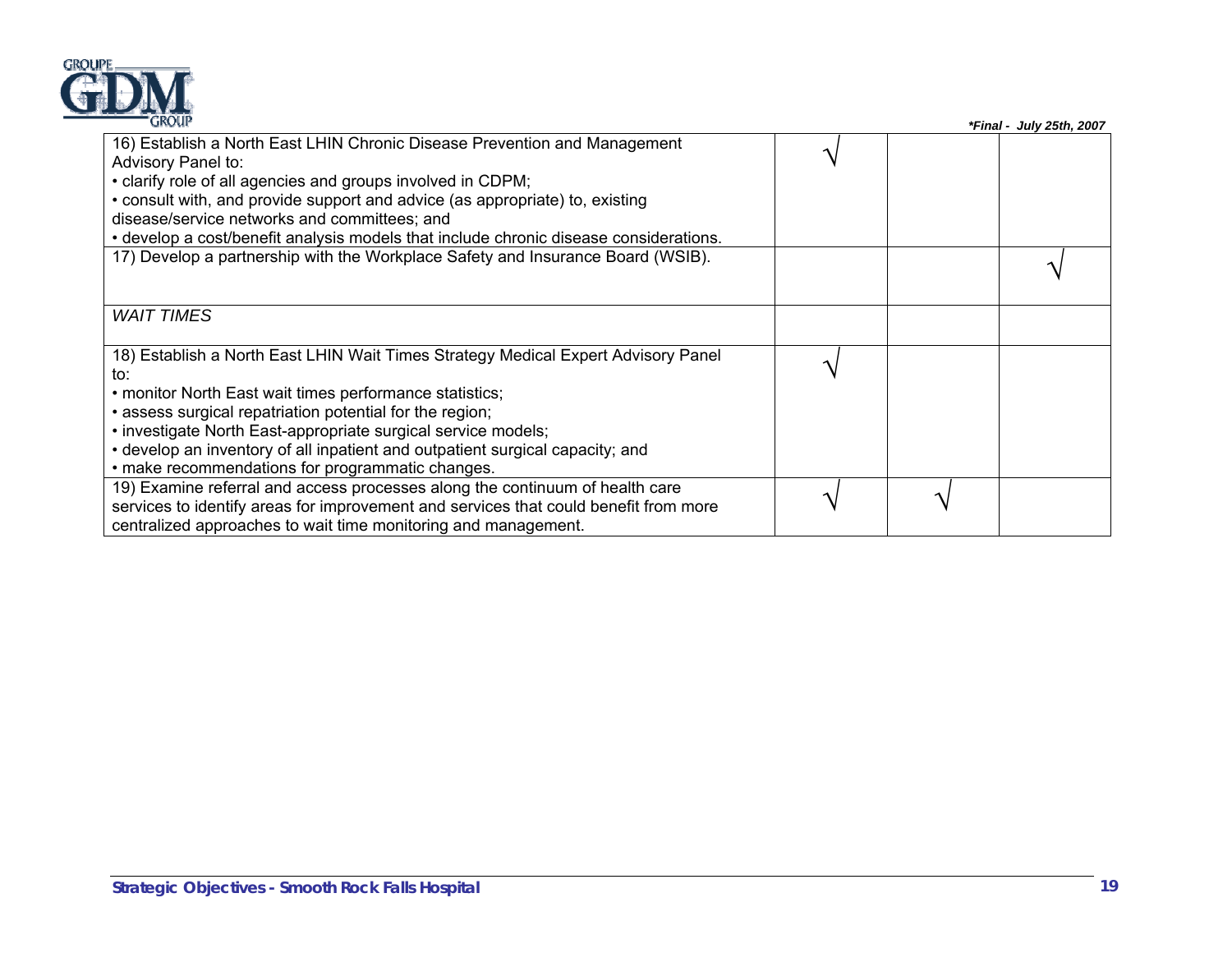

## **Appendix B**

### Constats provinciaux : les axes stratégiques

Réseau de services de santé en français

« Préparer le Terrain – Soins de santé primaires en français en Ontario – Rapport Provincial»

**Rapport provincial préparer le terrain – Soins de santé primaires en français en Ontario** 

**Les lieux d'accès – 1ère recommandation** 

**Créer, maintenir et développer des lieux d'accès de services de santé primaires qui soient culturellement et linguistiquement appropriés pour les francophones de l'Ontario.** 

Les lieux d'accès visent :

- *la création d'un environnement francophone complet dans la continuité des services, dans le cheminement du patient ;*
- la multidisciplinarité et l'interdisciplinarité
- *l'intégration des technologies de pointe tant au niveau de l'offre de services que de la gestion de l'information ;*
- l'offre de soins de santé primaires reflétant les réalités géographiques ;
- une approche globale de la santé, c'est-à-dire intégrant la promotion et la prévention jusqu'au services curatifs; et
- *une approche populationnelle, visant plus particulièrement les francophones.*

### **Conditions de succès**

Les lieux d'accès doivent :

- être gouvernés par des francophones ;
- être gérés par des francophones ; et
- être portés par un engagement fort de la communauté.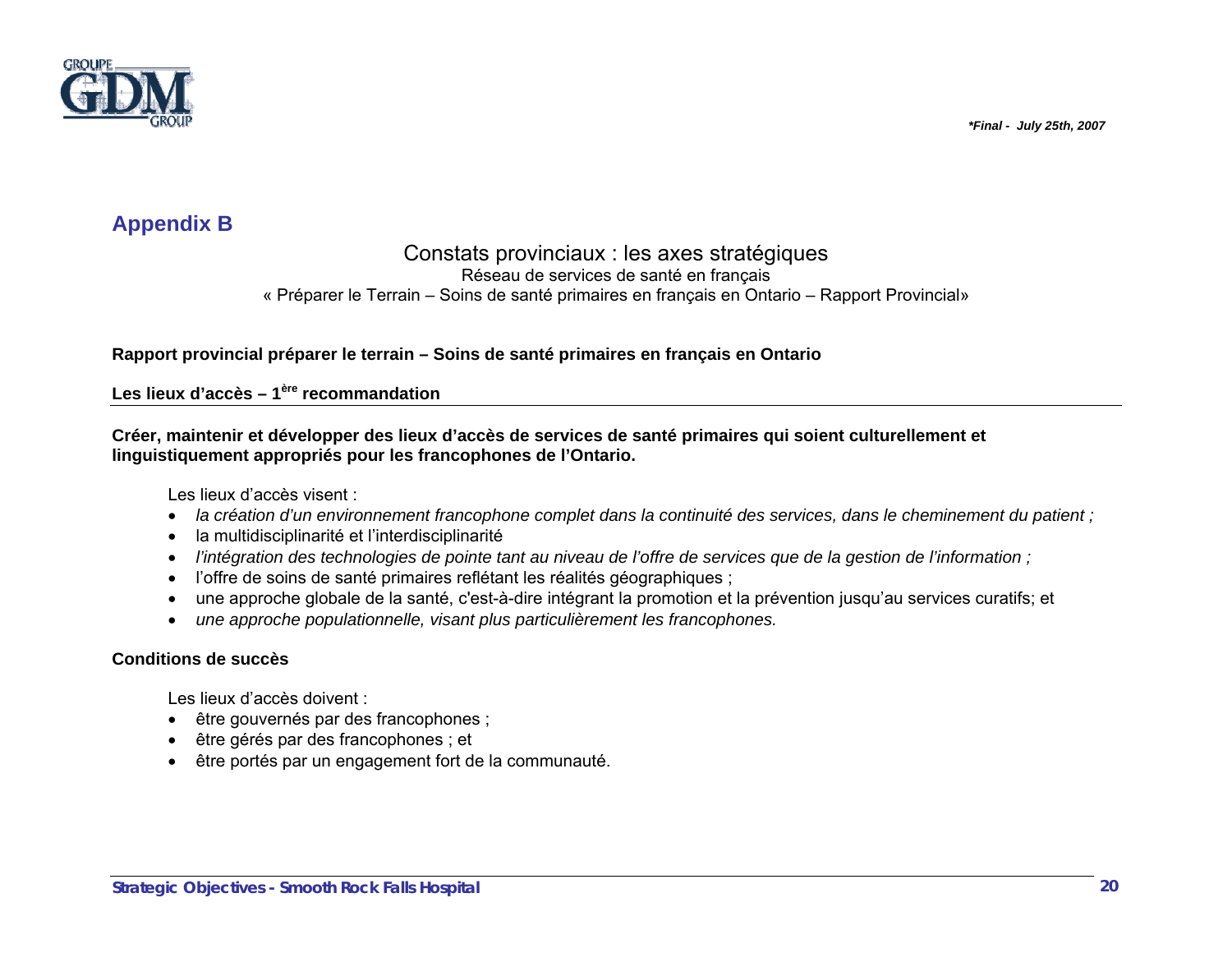

#### **Les ressources humaines – 2e recommandation**

**Assurer la présence de ressources humaines francophones compétentes là où sont les besoins. Ceci inclut un volet formation et un volet planification des ressources humaines.** 

#### **Conditions de succès**

La formation des ressources humaines doit :

- comprendre une offre complète de programmes collégiaux et universitaires en français dans les différents domaines de la santé (tant au niveau des professionnels de la santé que des gestionnaires) en fonction des besoins ;
- comprendre des programmes de formation continue en français offerts auprès des ressources ciblées ;
- collaborer avec les CNFS ;
- être soutenue par une coordination des programmes de formation continue en français offerts auprès des ressources ciblées ;
- être soutenue par une évaluation constante des besoins en formation de base et continue pour les francophones ;
- comprendre un volet visant la compétence culturelle des ressources humaines ; et
- assurer la présence suffisante d'une relève par l'entremise de programmes de promotion des carrières en santé en français auprès des jeunes.

L'organisation des ressources humaines doit être soutenue par :

- Une évaluation complète des besoins en ressources humaines incluant une identification des professionnels de la santé parlant français ;
- Une planification à moyen et long terme des ressources humaines ; et
- Des stratégies de recrutement et du maintien en poste des professionnels francophones par les organismes et les communautés.